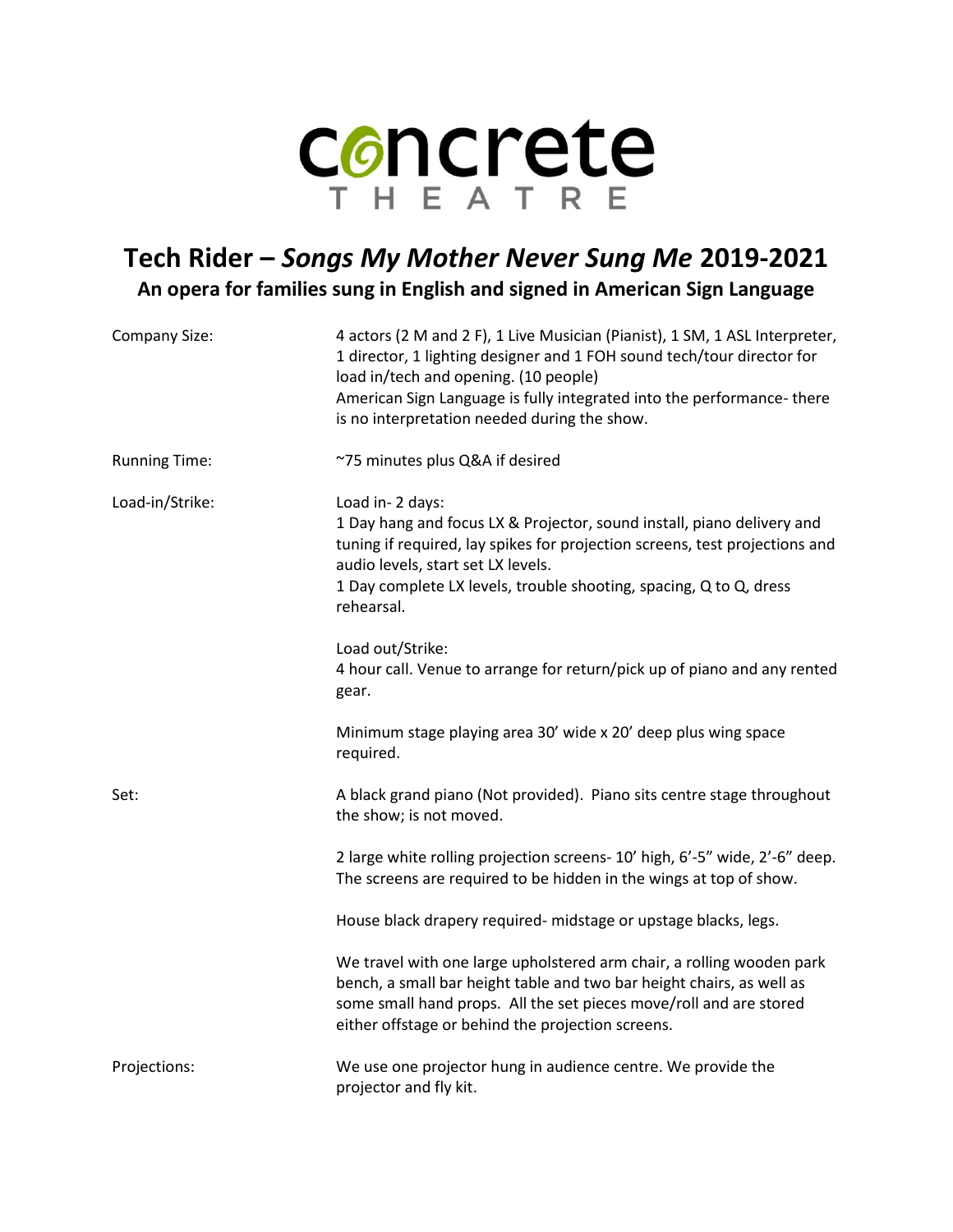| We will need to record about 100 cues. Top and side light are important<br>for keeping light off of the front of our rolling projection screens. Some<br>movement with intelligent fixtures is important to conveying the flow<br>and feel of music. We endeavor to work within house lighting plot<br>where possible (venue to provide a PDF), and are looking for:<br>An even warm and cool wash (R02 & R63 or similar), minimum 3<br>$\bullet$<br>areas wide, 2 areas deep. Upstage shutter cuts to be determined by<br>projection screen placement.<br>LEDs or sets of Red/Blue/Amber tops or tips.<br>$\bullet$<br>Full set of moving wash fixtures (Rogue 2 or similar) as tops/backs.<br>٠<br>3-4 front specials or a couple of iCues<br>$\bullet$<br>1 shuttered top special for Pianist to see keys and read music<br>٠<br>1 shuttered special onstage (for neighbour and cookie jar)<br>٠<br>1 gobo wash, at least along downstage- medium leaf breakup or<br>$\bullet$<br>similar |
|----------------------------------------------------------------------------------------------------------------------------------------------------------------------------------------------------------------------------------------------------------------------------------------------------------------------------------------------------------------------------------------------------------------------------------------------------------------------------------------------------------------------------------------------------------------------------------------------------------------------------------------------------------------------------------------------------------------------------------------------------------------------------------------------------------------------------------------------------------------------------------------------------------------------------------------------------------------------------------------------|
| The show is a live sound reinforcement show that utilizes wireless lapel<br>microphones and live music. Using a number of effects and processing<br>to deliver and immersive live sound scape to the audience.                                                                                                                                                                                                                                                                                                                                                                                                                                                                                                                                                                                                                                                                                                                                                                               |
| We travel with 1 FOH sound engineer, but require 1 additional<br>experienced house sound technician to assist with install, tuning,<br>operation of the show and strike.                                                                                                                                                                                                                                                                                                                                                                                                                                                                                                                                                                                                                                                                                                                                                                                                                     |
| Venue must have an in house Sound Mix position so the operator can<br>hear the main PA clearly.                                                                                                                                                                                                                                                                                                                                                                                                                                                                                                                                                                                                                                                                                                                                                                                                                                                                                              |
| The venue is required to have or supply:                                                                                                                                                                                                                                                                                                                                                                                                                                                                                                                                                                                                                                                                                                                                                                                                                                                                                                                                                     |
| • Sound Power 150-200 amps isolated sound power distributed to<br>speakers, stage and sound control.<br>· Digital Sound Console, 24 input 12 outputs. DiGiCo S21, DiGiCo SD9 or<br>Yamaha TF 3.<br>• Speaker Processing with Parametric EQ, Time Alignment. Meyer<br>Galileo or equivalent.<br>• Main PA                                                                                                                                                                                                                                                                                                                                                                                                                                                                                                                                                                                                                                                                                     |
| oA stereo full range sound system, for live sound reinforcement.<br>Professionally tuned and capable of providing 100 dB of clean<br>intelligible sound content to every seat in the audience, 20-<br>20,000Hz. Preferred brands Meyer, L'Acoustics, or D&B.<br>• Front fill Speakers, 4-6 Meyer UPM or L'Acoustics XT5 or agreed upon<br>equivalent.                                                                                                                                                                                                                                                                                                                                                                                                                                                                                                                                                                                                                                        |
| • Cardio Sub woofer array, located on each side of the proscenium<br>opening pointed at the audience.<br>o2 directional Subwoofer arrays, capable of focusing low<br>frequency sound content at the audience down to 30 Hz. 6<br>Meyer HP700 subwoofers with Meyer Galileo speaker                                                                                                                                                                                                                                                                                                                                                                                                                                                                                                                                                                                                                                                                                                           |
|                                                                                                                                                                                                                                                                                                                                                                                                                                                                                                                                                                                                                                                                                                                                                                                                                                                                                                                                                                                              |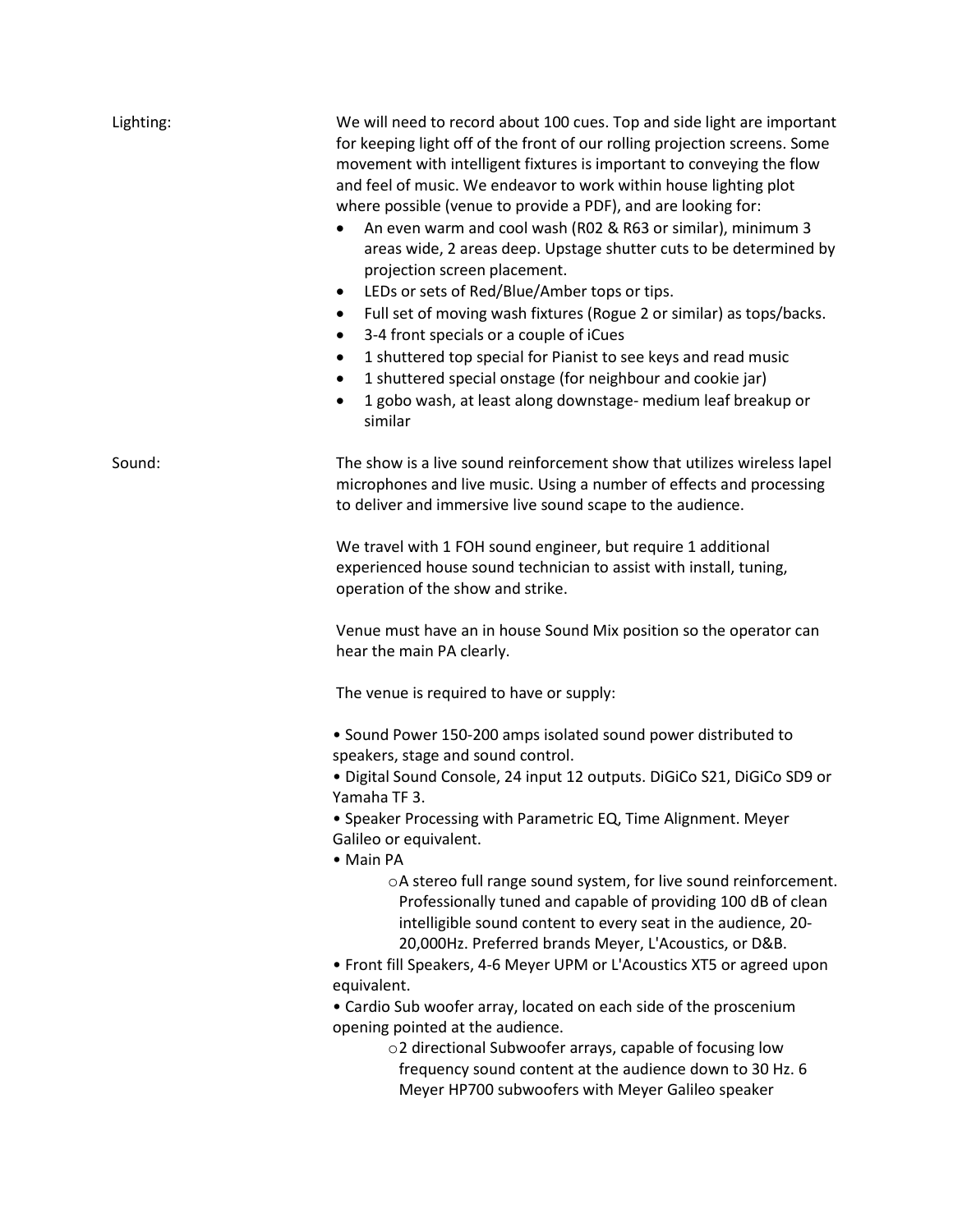|                            | processors or 8 L'Acoustics KS28 subwoofer with processing<br>and power or 8 L'Acoustic KS21 subwoofer with processing and<br>power. Or agreed upon equivalent.<br>oThese subs normally require 2@ 50 amp isolated sound power<br>outlets and adapters.<br>• Monitor Speaker System<br>o4 full range monitor speakers, used to create side wash stage<br>monitors. 4@ 500-750 watt speakers, 20-20,000Hz. 4 Meyer                                                                                                                                                                                                                                                                                                                                                                                                                                                                                                                                                             |
|----------------------------|-------------------------------------------------------------------------------------------------------------------------------------------------------------------------------------------------------------------------------------------------------------------------------------------------------------------------------------------------------------------------------------------------------------------------------------------------------------------------------------------------------------------------------------------------------------------------------------------------------------------------------------------------------------------------------------------------------------------------------------------------------------------------------------------------------------------------------------------------------------------------------------------------------------------------------------------------------------------------------|
|                            | UPA or L'Acoustics X12 or agreed upon equivalent.<br>· Wireless microphones                                                                                                                                                                                                                                                                                                                                                                                                                                                                                                                                                                                                                                                                                                                                                                                                                                                                                                   |
|                            | o8 channels of professional wireless microphones.<br>o5 Body pack transmitters with lapel microphones, Sennheiser<br>G4 with Sennheiser MKE 2 or DPA 4061 lapel microphone<br>elements.<br>o3 wireless transmitters capable of providing phantom power to<br>the 3 piano microphones, Sennheiser G4.<br>• 3 small diaphragm condenser microphones. SE8 or SM81.<br>. Wireless In Ear Monitor systems for Wireless Tactile Monitor System<br>o 2 Stereo Wireless In Ear Monitor systems, Sennheiser ew IEM<br>G4 or Shure PSM 300. (We provide this).<br>. Bass Shaker install system (for use in venues that we can install these<br>under audience seating).<br>o The production uses 12-24, 50 watt bass Shakers to deliver low<br>end sound content to hearing impaired audience members<br>seated in specific sections of the audience.<br>o The production travels with the amplifiers for the bass shakers,<br>and will require 6@ 20 amp isolated sound power outlets. |
|                            | Our Sound Designer Bobby Smale is happy to work with you on the<br>sound plan and any potential rentals.                                                                                                                                                                                                                                                                                                                                                                                                                                                                                                                                                                                                                                                                                                                                                                                                                                                                      |
| Q & A:                     | The cast is used to hosting a short Q and A after performances. If our<br>Deaf performer is included, we provide an ASL interpreter. If Deaf<br>audience members are present, we require additional ASL assistance for<br>questions from the floor.                                                                                                                                                                                                                                                                                                                                                                                                                                                                                                                                                                                                                                                                                                                           |
| <b>Other Requirements:</b> | Box Office and FOH ASL support for Deaf and hard of hearing audience.                                                                                                                                                                                                                                                                                                                                                                                                                                                                                                                                                                                                                                                                                                                                                                                                                                                                                                         |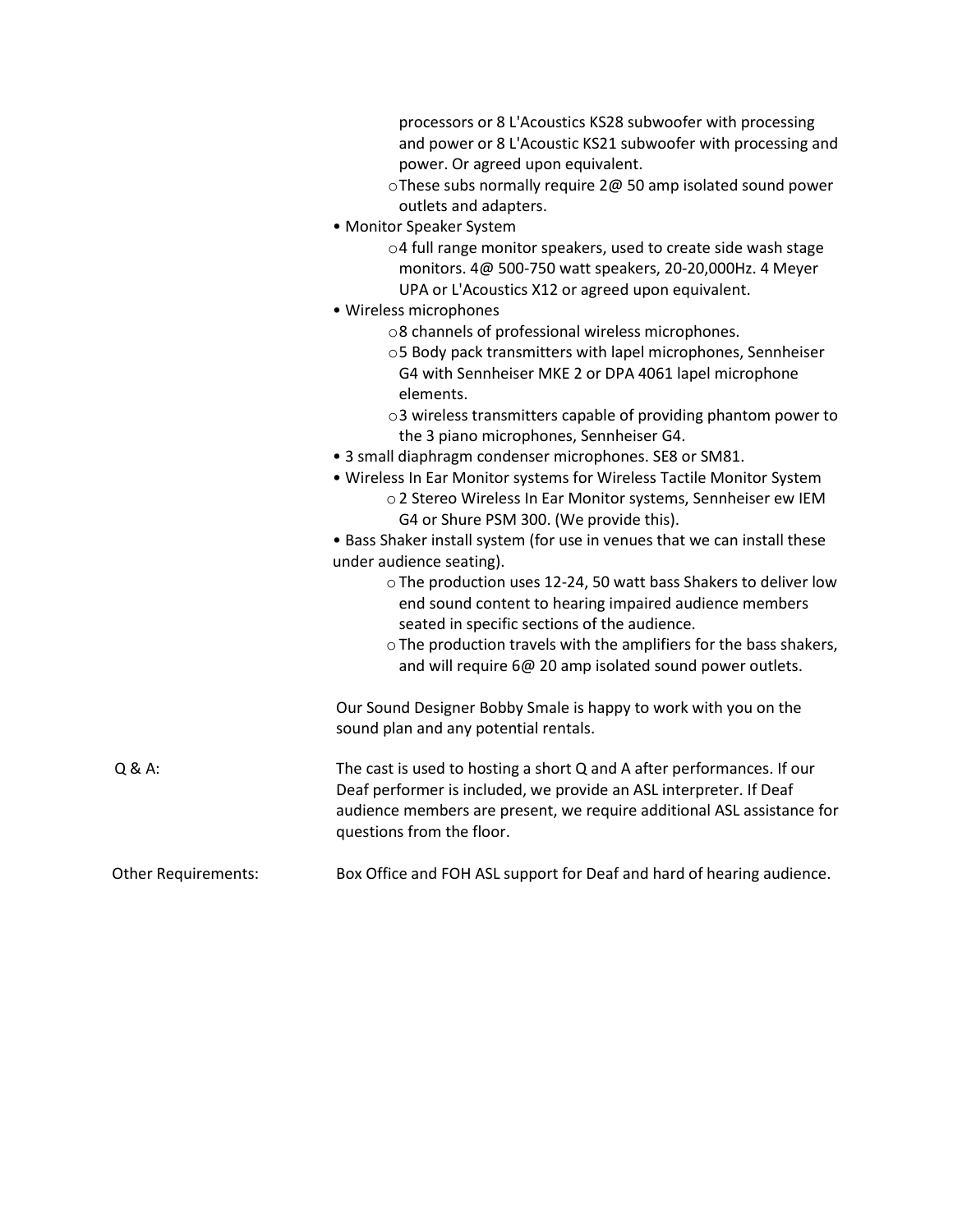